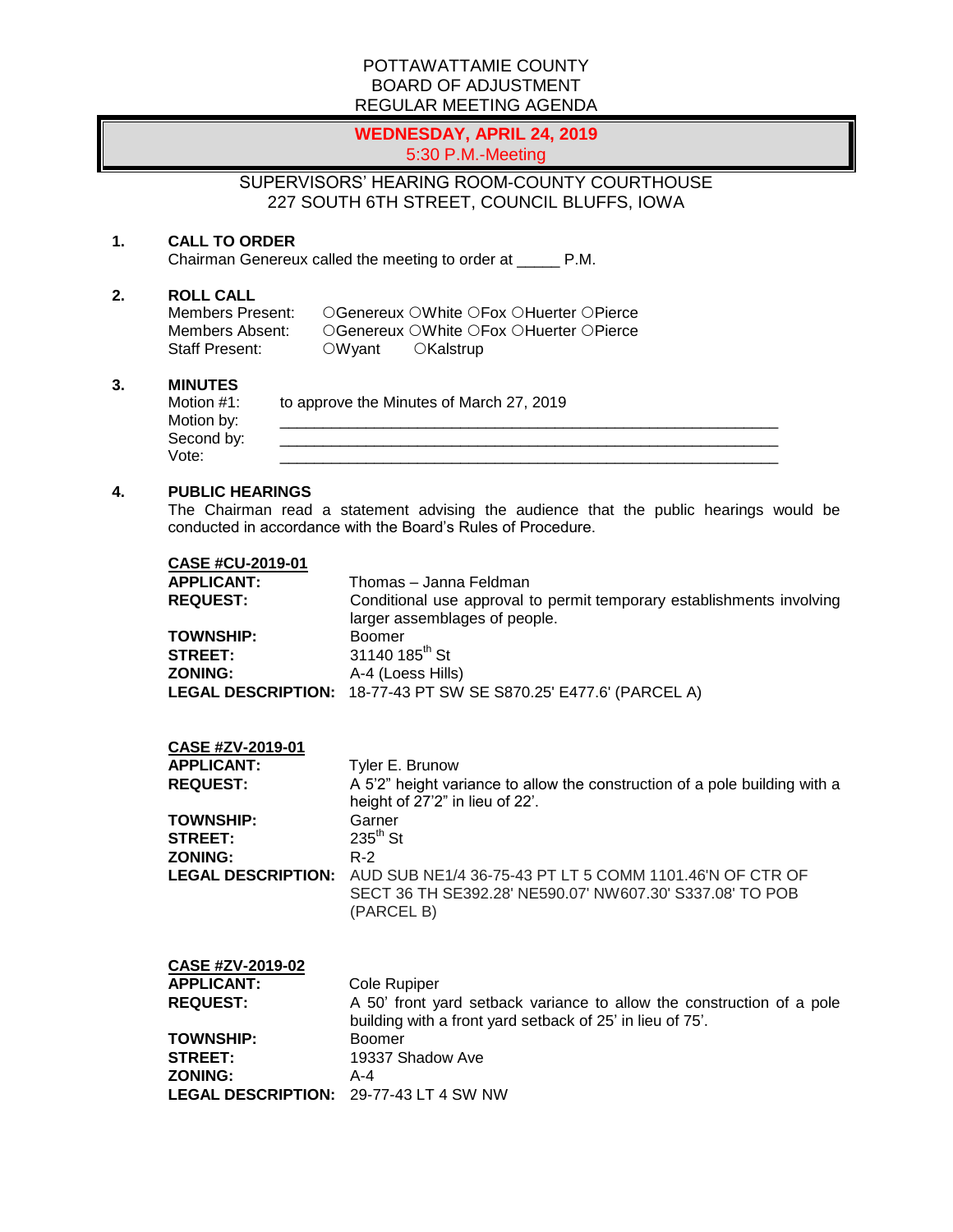| <b>CASE #ZV-2019-03</b><br><b>APPLICANT:</b><br><b>REQUEST:</b><br><b>TOWNSHIP:</b><br><b>STREET:</b><br><b>ZONING:</b>                                      | MidAmerican Energy Company<br>A 15' height variance repower existing Commercial Wind Turbine<br>Generator with a height of 412' in lieu of 397'.<br>Layton<br>33266 530 <sup>th</sup> Street<br>$A-2$<br>LEGAL DESCRIPTION: 2-77-38 NE SE EXC I-80   |  |
|--------------------------------------------------------------------------------------------------------------------------------------------------------------|------------------------------------------------------------------------------------------------------------------------------------------------------------------------------------------------------------------------------------------------------|--|
| CASE #ZV-2019-04<br><b>APPLICANT:</b><br><b>REQUEST:</b><br><b>TOWNSHIP:</b><br><b>STREET:</b><br><b>ZONING:</b>                                             | MidAmerican Energy Company<br>A 15' height variance repower existing Commercial Wind Turbine<br>Generator with a height of 412' in lieu of 397'.<br>Layton<br>33267 530 <sup>th</sup> Street<br>$A-2$<br>LEGAL DESCRIPTION: 1-77-38 NW SW & EXC I-80 |  |
| <b>CASE #ZV-2019-05</b><br><b>APPLICANT:</b><br><b>REQUEST:</b><br><b>TOWNSHIP:</b><br><b>STREET:</b><br><b>ZONING:</b><br>LEGAL DESCRIPTION: 11-77-38 SE NE | MidAmerican Energy Company<br>A 24' height variance repower existing Commercial Wind Turbine<br>Generator with a height of 412' in lieu of 388'.<br>Layton<br>32556 530 <sup>th</sup> Street<br>$A-2$                                                |  |
| <b>CASE #ZV-2019-06</b><br><b>APPLICANT:</b><br><b>REQUEST:</b><br><b>TOWNSHIP:</b><br><b>STREET:</b><br><b>ZONING:</b><br><b>LEGAL DESCRIPTION:</b>         | MidAmerican Energy Company<br>A 17' height variance repower existing Commercial Wind Turbine<br>Generator with a height of 412' in lieu of 395'.<br>Layton<br>32557 530 <sup>th</sup> Street<br>$A-2$<br>12-77-38 SW NW                              |  |
| CASE #ZV-2019-07<br><b>APPLICANT:</b><br><b>REQUEST:</b><br><b>TOWNSHIP:</b><br><b>STREET:</b><br><b>ZONING:</b><br><b>LEGAL DESCRIPTION:</b>                | MidAmerican Energy Company<br>A 13' height variance repower existing Commercial Wind Turbine<br>Generator with a height of 412' in lieu of 399'.<br>Layton<br>31755 530 <sup>th</sup> Street<br>$A-2$<br>13-77-38 NW NW EXC RR                       |  |
| <b>CASE #ZV-2019-08</b><br><b>APPLICANT:</b><br><b>REQUEST:</b><br><b>TOWNSHIP:</b><br><b>STREET:</b><br><b>ZONING:</b><br><b>LEGAL DESCRIPTION:</b>         | MidAmerican Energy Company<br>A 17' height variance repower existing Commercial Wind Turbine<br>Generator with a height of 412' in lieu of 395'.<br>Layton<br>28382 500 <sup>th</sup> Street<br>$A-2$<br>32-77-38 SE EXC S93 AC                      |  |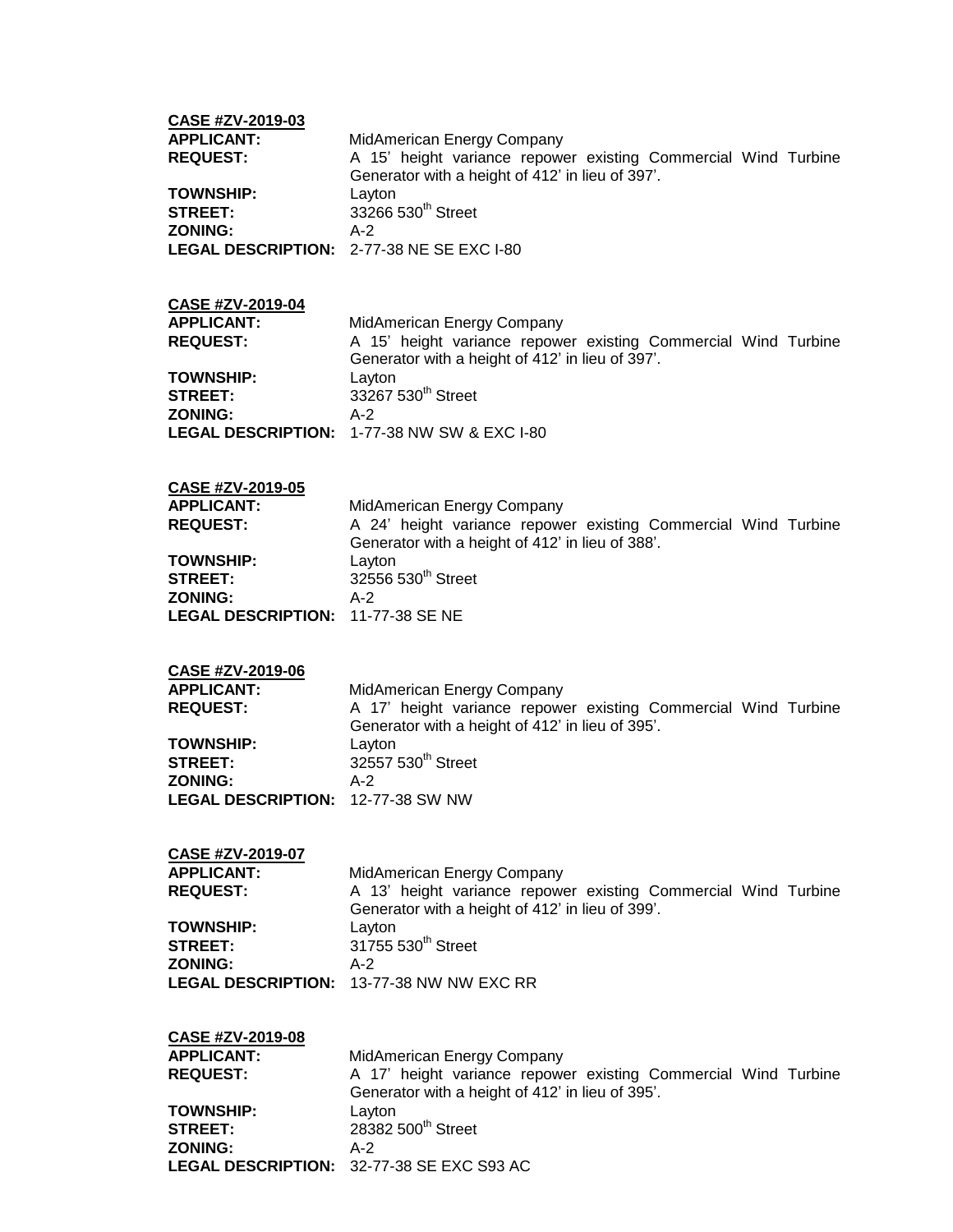| <b>CASE #ZV-2019-09</b><br><b>APPLICANT:</b><br><b>REQUEST:</b><br><b>TOWNSHIP:</b><br><b>STREET:</b><br><b>ZONING:</b><br>LEGAL DESCRIPTION: 33-77-38 NW SW | MidAmerican Energy Company<br>A 22' height variance repower existing Commercial Wind Turbine<br>Generator with a height of 412' in lieu of 388'.<br>Layton<br>28383 500 <sup>th</sup> Street<br>$A-2$                                                                                                                                                                                                                                                      |
|--------------------------------------------------------------------------------------------------------------------------------------------------------------|------------------------------------------------------------------------------------------------------------------------------------------------------------------------------------------------------------------------------------------------------------------------------------------------------------------------------------------------------------------------------------------------------------------------------------------------------------|
| CASE #ZV-2019-10<br><b>APPLICANT:</b><br><b>REQUEST:</b><br><b>TOWNSHIP:</b><br><b>STREET:</b><br><b>ZONING:</b><br>LEGAL DESCRIPTION: 33-77-38 NE SE        | MidAmerican Energy Company<br>A 12' height variance repower existing Commercial Wind Turbine<br>Generator with a height of 412' in lieu of 400'.<br>Layton<br>28356 510 <sup>th</sup> Street<br>$A-2$                                                                                                                                                                                                                                                      |
| CASE #ZV-2019-11<br><b>APPLICANT:</b><br><b>REQUEST:</b><br><b>TOWNSHIP:</b><br><b>STREET:</b><br><b>ZONING:</b><br>LEGAL DESCRIPTION: 33-77-38 NW SE        | MidAmerican Energy Company<br>A 17' height variance repower existing Commercial Wind Turbine<br>Generator with a height of 412' in lieu of 395'.<br>Layton<br>28357 510 <sup>th</sup> Street<br>$A-2$                                                                                                                                                                                                                                                      |
| CASE #ZV-2019-12<br><b>APPLICANT:</b><br><b>REQUEST:</b><br><b>TOWNSHIP:</b><br><b>STREET:</b><br><b>ZONING:</b><br>LEGAL DESCRIPTION: 27-77-38 SW SE        | MidAmerican Energy Company<br>A 13' height variance repower existing Commercial Wind Turbine<br>Generator with a height of 412' in lieu of 399'.<br>Layton<br>29199 515 <sup>th</sup> Street<br>$A-2$                                                                                                                                                                                                                                                      |
| <b>CASE #CU-82-003</b><br><b>APPLICANT:</b><br><b>CURRENT</b><br><b>PROPERTY OWNER:</b><br><b>REQUEST:</b><br><b>TOWNSHIP:</b><br><b>STREET:</b>             | <b>Pottawattamie County</b><br>Ronald L Bendorf Trust<br>Public hearing to rescind conditional use approval to permit a<br>commercial stable (to Ronald L Bendorf) as granted by the Zoning<br>Board of Adjustment, Resolution #85-2, as the land use has<br>subsequently been discontinued for a period of one (1) year or more.<br>Lewis<br>14323 230 <sup>th</sup> ST<br><b>LEGAL DESCRIPTION:</b> 12-74-43 S508.74' W527.21' & S716.47' E796.28' NW SW |
| <b>CASE #CU-87-008</b><br><b>APPLICANT:</b><br><b>CURRENT</b><br><b>PROPERTY OWNER:</b> Marilyn J Gilmore Trust                                              | <b>Pottawattamie County</b>                                                                                                                                                                                                                                                                                                                                                                                                                                |

**REQUEST:** Public hearing to rescind conditional use approval to permit a commercial

stable (to Carl Jones) as granted by the Zoning Board of Adjustment,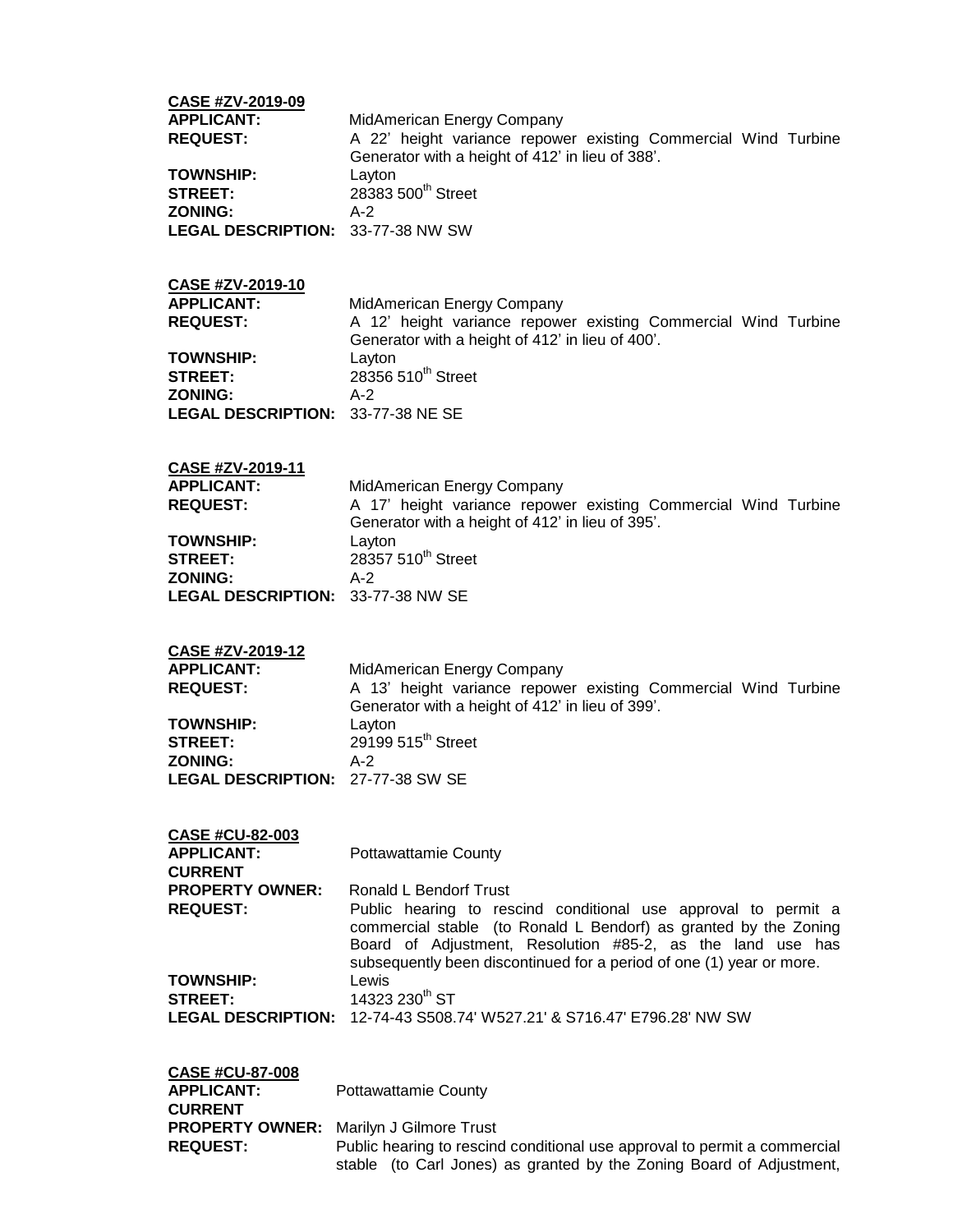| <b>TOWNSHIP:</b><br><b>STREET:</b>                             | Resolution #87-19, as the land use has subsequently been discontinued<br>for a period of one (1) year or more.<br>Crescent<br>22438 Old Lincoln Hwy<br>LEGAL DESCRIPTION: 36-76-44 PT NE SW COMM 371.38'W OF NE COR TH W968.26'<br>S630.34' E411.31'NELY671.57'NWLY398.22' ALONG HWY ROW TO<br>POB                          |
|----------------------------------------------------------------|-----------------------------------------------------------------------------------------------------------------------------------------------------------------------------------------------------------------------------------------------------------------------------------------------------------------------------|
| <b>CASE #CU-89-005</b><br><b>APPLICANT:</b>                    | <b>Pottawattamie County</b>                                                                                                                                                                                                                                                                                                 |
| <b>CURRENT</b><br><b>PROPERTY OWNER:</b><br><b>REQUEST:</b>    | Roger W - Susan R Day<br>Public hearing to rescind conditional use approval to permit a commercial<br>dog kennel (to Roger - Susan Day) as granted by the Zoning Board of<br>Adjustment, Resolution #89-12, as the land use has subsequently been<br>discontinued for a period of one (1) year or more.                     |
| <b>TOWNSHIP:</b>                                               | Grove                                                                                                                                                                                                                                                                                                                       |
| <b>STREET:</b>                                                 | 44087 Aspen Rd<br>LEGAL DESCRIPTION: 28-74-39 N333' W926' SW SW                                                                                                                                                                                                                                                             |
|                                                                |                                                                                                                                                                                                                                                                                                                             |
|                                                                |                                                                                                                                                                                                                                                                                                                             |
| <b>CASE #CU-92-004</b><br><b>APPLICANT:</b>                    | <b>Pottawattamie County</b>                                                                                                                                                                                                                                                                                                 |
| <b>CURRENT</b>                                                 |                                                                                                                                                                                                                                                                                                                             |
| <b>REQUEST:</b>                                                | <b>PROPERTY OWNER:</b> Jay K - Casey LH Ring<br>Public hearing to rescind conditional use approval to permit a commercial<br>dog kennel (to Joseph Calabro) as granted by the Zoning Board of<br>Adjustment, Resolution #92-15, as the land use has subsequently been<br>discontinued for a period of one (1) year or more. |
| <b>TOWNSHIP:</b>                                               | Neola                                                                                                                                                                                                                                                                                                                       |
| <b>STREET:</b>                                                 | 27748 Rosewood Rd                                                                                                                                                                                                                                                                                                           |
|                                                                | LEGAL DESCRIPTION: 34-77-42 E1/2 SW SE EXC COMM SW COR E1/2 SW SE TH N498.9'<br>SE161.99' S396.84' W130' TO POB                                                                                                                                                                                                             |
|                                                                |                                                                                                                                                                                                                                                                                                                             |
| <b>CASE #CU-2000-06</b><br><b>APPLICANT:</b><br><b>CURRENT</b> | <b>Pottawattamie County</b>                                                                                                                                                                                                                                                                                                 |
| <b>PROPERTY OWNER:</b><br><b>REQUEST:</b>                      | Miko Koricic<br>Public hearing to rescind conditional use approval to permit a commercial                                                                                                                                                                                                                                   |
| <b>TOWNSHIP:</b>                                               | dog kennel (to Richard Hanson) as granted by the Zoning Board of<br>Adjustment, Resolution #2000-20, as the land use has subsequently<br>been discontinued for a period of one (1) year or more.<br>Macedonia                                                                                                               |
| <b>STREET:</b>                                                 | 10928 370 <sup>th</sup> St<br>LEGAL DESCRIPTION: 31-74-40 PT NE NE COMM NE COR TH S548.44' W429.01' N605.44'<br>E427.86' TO POB                                                                                                                                                                                             |

| CASE #CU-2001-009 |                                                                           |
|-------------------|---------------------------------------------------------------------------|
| <b>APPLICANT:</b> | <b>Pottawattamie County</b>                                               |
| <b>CURRENT</b>    |                                                                           |
|                   | <b>PROPERTY OWNER:</b> Randall J – Joni L Hoffa                           |
| <b>REQUEST:</b>   | Public hearing to rescind conditional use approval to permit a commercial |
|                   | stable (to Sharon M Knott) as granted by the Zoning Board of              |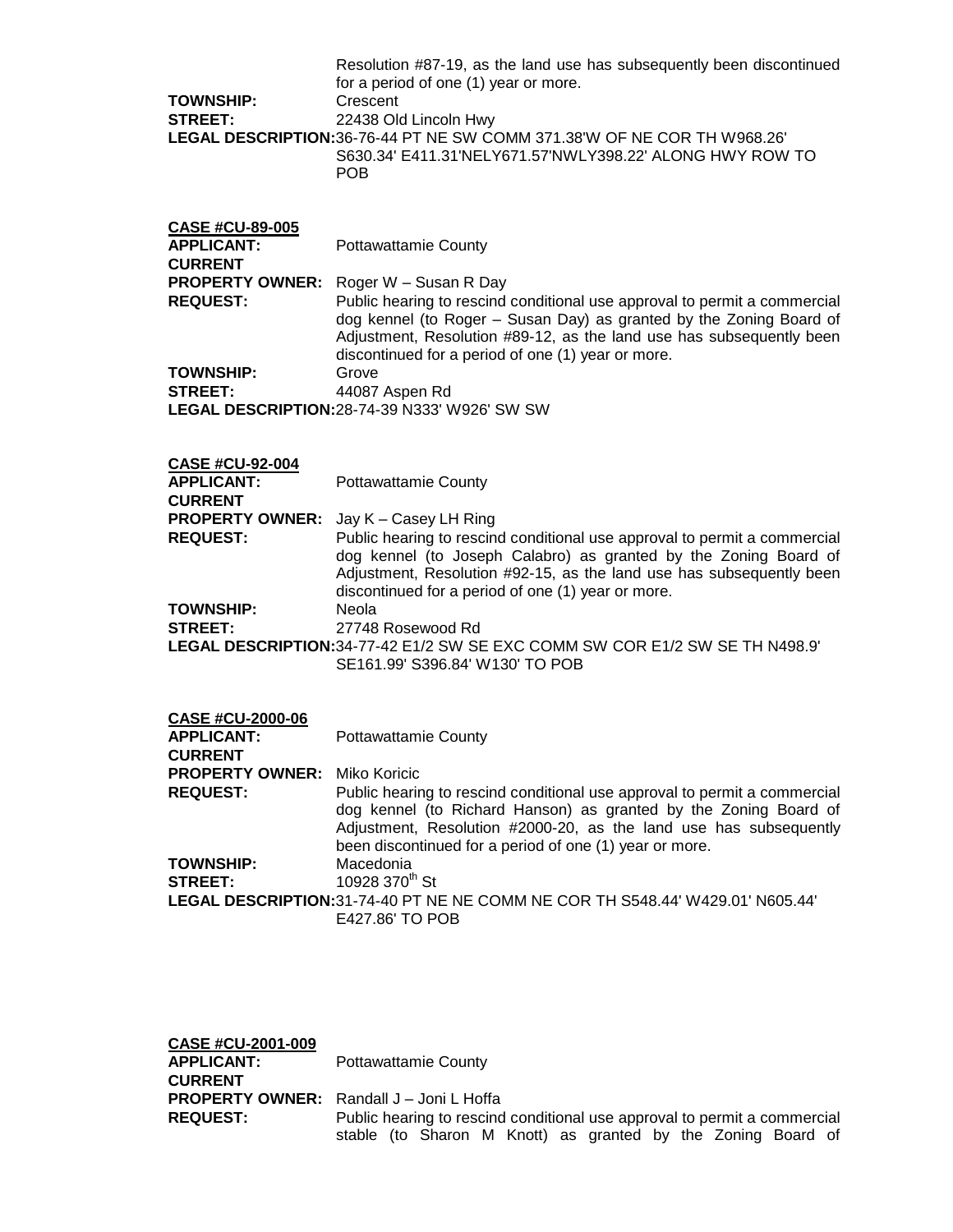|                                                                               | Adjustment, Resolution #2002-04, as the land use has subsequently<br>been discontinued for a period of one (1) year or more. |
|-------------------------------------------------------------------------------|------------------------------------------------------------------------------------------------------------------------------|
| <b>TOWNSHIP:</b>                                                              | <b>Hardin</b>                                                                                                                |
| <b>STREET:</b>                                                                | 24748 Hackberry Rd                                                                                                           |
| LEGAL DESCRIPTION:18-75-42 PT SW SE COMM SE COR N680.76' W320' S680.76' E320' |                                                                                                                              |
|                                                                               | TO POB (PARCEL C)                                                                                                            |

| <b>CASE #CU-2001-08</b><br><b>APPLICANT:</b><br><b>CURRENT</b> | Pottawattamie County                                                                                                                                                                                                                                                                |
|----------------------------------------------------------------|-------------------------------------------------------------------------------------------------------------------------------------------------------------------------------------------------------------------------------------------------------------------------------------|
| <b>PROPERTY OWNER:</b> Stacy M Gubbels                         |                                                                                                                                                                                                                                                                                     |
| <b>REQUEST:</b>                                                | Public hearing to rescind conditional use approval to permit a commercial<br>dog kennel (to Jeff - Stacy Gubbels) as granted by the Zoning Board of<br>Adjustment, Resolution #2004-01, as the land use has subsequently<br>been discontinued for a period of one (1) year or more. |
| <b>TOWNSHIP:</b>                                               | Keg Creek                                                                                                                                                                                                                                                                           |
| <b>STREET:</b>                                                 | 24467 Greenview Rd                                                                                                                                                                                                                                                                  |
|                                                                | <b>LEGAL DESCRIPTION:</b> 6-74-42 COMM NE COR NE SW TH W397' S419' SELY TO A POINT<br>680' S OF POB TH N TO POB NE SW                                                                                                                                                               |

| <b>CASE #CU-2004-01</b>                      |                                                                                                                                                                                                                                                                                                 |
|----------------------------------------------|-------------------------------------------------------------------------------------------------------------------------------------------------------------------------------------------------------------------------------------------------------------------------------------------------|
| <b>APPLICANT:</b>                            | <b>Pottawattamie County</b>                                                                                                                                                                                                                                                                     |
| <b>CURRENT</b>                               |                                                                                                                                                                                                                                                                                                 |
| <b>PROPERTY OWNER:</b> Shala Ranee Chevalier |                                                                                                                                                                                                                                                                                                 |
| <b>REQUEST:</b>                              | Public hearing to rescind conditional use approval to permit a commercial<br>dog kennel (to Joseph Calabro - Jessica Goodwin) as granted by the<br>Zoning Board of Adjustment, Resolution #2004-03, as the land use has<br>subsequently been discontinued for a period of one (1) year or more. |
| <b>TOWNSHIP:</b>                             | Valley                                                                                                                                                                                                                                                                                          |
| <b>STREET:</b>                               | 26947 440 <sup>th</sup> St                                                                                                                                                                                                                                                                      |
|                                              | <b>LEGAL DESCRIPTION:</b> 9-76-39 PT NW NW COMM NW COR TH E453.70' S404.40' W453.70'<br>N404.40' TO POB (PARCEL A)                                                                                                                                                                              |
| <b>CASE #CU-2005-06</b>                      |                                                                                                                                                                                                                                                                                                 |

| Public hearing to rescind conditional use approval to permit a commercial<br>dog kennel (to David G - Tracy A Porter) as granted by the Zoning Board<br>of Adjustment, Resolution #2005-05, as the land use has subsequently |
|------------------------------------------------------------------------------------------------------------------------------------------------------------------------------------------------------------------------------|
|                                                                                                                                                                                                                              |
|                                                                                                                                                                                                                              |
| LEGAL DESCRIPTION:18-76-43 PT NW SW COMM 375.11'E SW COR NW SW NE587.54'<br>N485.43' NW275.49' NW103.81' SW524.13' SW280.06' S23' TO POB                                                                                     |
|                                                                                                                                                                                                                              |